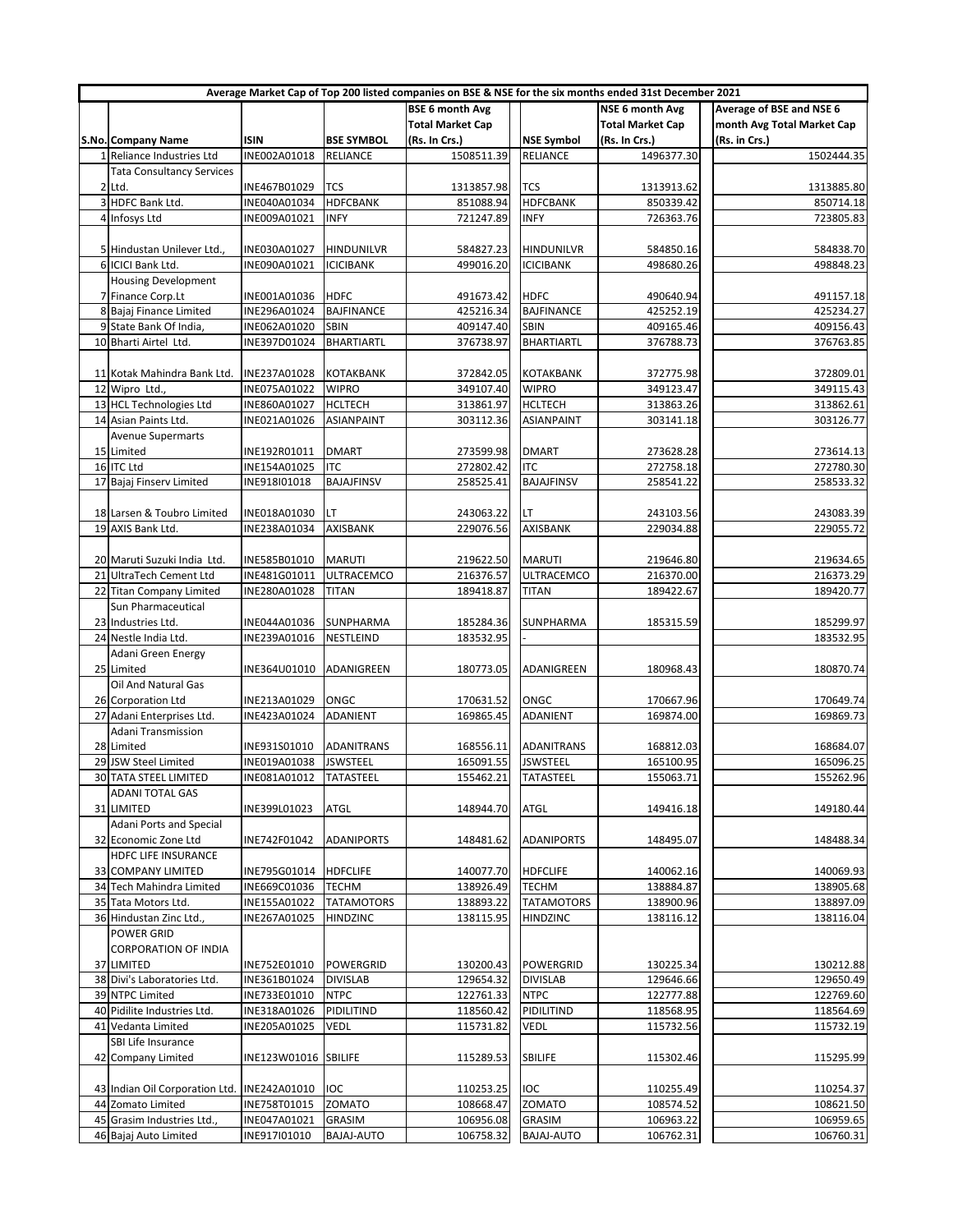| 47 Dabur India Ltd.                      | INE016A01026 | <b>DABUR</b>      | 106111.88 | <b>DABUR</b>      | 106118.32 | 106115.10 |
|------------------------------------------|--------------|-------------------|-----------|-------------------|-----------|-----------|
| <b>FSN E-Commerce Ventures</b>           |              |                   |           |                   |           |           |
| 48 Limited                               | INE388Y01029 | <b>NYKAA</b>      | 103587.61 | <b>NYKAA</b>      | 103611.90 | 103599.75 |
|                                          |              |                   |           |                   |           |           |
| 49 Mahindra & Mahindra Ltd. INE101A01026 |              | M&M               | 101871.49 | M&M               | 101889.64 | 101880.57 |
| Larsen & Toubro Infotech                 |              |                   |           |                   |           |           |
| 50 Limited                               | INE214T01019 | LTI               | 101838.71 | LTI               | 101771.64 | 101805.18 |
| Godrej Consumer Products                 |              |                   |           |                   |           |           |
| 51 Ltd.                                  | INE102D01028 | <b>GODREJCP</b>   | 100995.37 | <b>GODREJCP</b>   | 101003.03 | 100999.20 |
|                                          |              |                   |           |                   |           |           |
| 52 Hindalco Industries Ltd.              | INE038A01020 | <b>HINDALCO</b>   | 100995.33 | <b>HINDALCO</b>   | 101000.13 | 100997.73 |
| 53 Shree Cements Ltd.,                   | INE070A01015 | SHREECEM          | 100581.34 | SHREECEM          | 100565.87 | 100573.60 |
| One 97 Communications                    |              |                   |           |                   |           |           |
| 54 Limited                               | INE982J01020 | <b>PAYTM</b>      | 97235.09  | <b>PAYTM</b>      | 97236.03  | 97235.56  |
|                                          |              |                   |           |                   |           |           |
| SBI CARDS AND PAYMENT                    |              |                   |           |                   |           |           |
| 55 SERVICES LIMITED                      | INE018E01016 | SBICARD           | 96899.83  | <b>SBICARD</b>    | 96858.29  | 96879.06  |
| 56 Coal India Limited                    | INE522F01014 | COALINDIA         | 97068.85  | COALINDIA         | 96369.18  | 96719.01  |
| Bharat Petroleum Corpn.                  |              |                   |           |                   |           |           |
| 57 Ltd.,                                 | INE029A01011 | <b>BPCL</b>       | 93992.60  | <b>BPCL</b>       | 93993.12  | 93992.86  |
| 58 DLF LIMITED                           | INE271C01023 | <b>DLF</b>        | 91709.41  | <b>DLF</b>        | 91718.28  | 91713.85  |
| <b>ICICI Prudential Life</b>             |              |                   |           |                   |           |           |
| <b>Insurance Company</b>                 |              |                   |           |                   |           |           |
| 59 Limited                               | INE726G01019 | <b>ICICIPRULI</b> | 91520.95  | <b>ICICIPRULI</b> | 91507.03  | 91513.99  |
|                                          |              |                   |           |                   |           |           |
| 60 Britannia Industries Ltd.,            | INE216A01030 | <b>BRITANNIA</b>  | 89242.41  | <b>BRITANNIA</b>  | 89251.77  | 89247.09  |
| 61 Havells India Limited                 | INE176B01034 | <b>HAVELLS</b>    | 81549.58  | <b>HAVELLS</b>    | 81550.75  | 81550.16  |
| Dr. Reddy's Laboratories                 |              |                   |           |                   |           |           |
| 62 Ltd.,                                 | INE089A01023 | <b>DRREDDY</b>    | 80594.66  | <b>DRREDDY</b>    | 80587.65  | 80591.16  |
| 63 IndusInd Bank Ltd.                    | INE095A01012 | <b>INDUSINDBK</b> | 79917.79  | <b>INDUSINDBK</b> | 79910.91  | 79914.35  |
| 64 Ambuja Cements Ltd.                   | INE079A01024 | AMBUJACEM         | 78767.00  | AMBUJACEM         | 78775.67  | 78771.33  |
| 65 Siemens Ltd.,                         | INE003A01024 | <b>SIEMENS</b>    | 78353.28  | <b>SIEMENS</b>    | 78363.37  | 78358.33  |
| 66 Berger Paints India Ltd               | INE463A01038 | <b>BERGEPAINT</b> | 77526.53  | <b>BERGEPAINT</b> | 77537.44  | 77531.99  |
| 67 Info Edge(India) Ltd.                 | INE663F01024 | <b>NAUKRI</b>     | 76230.58  | <b>NAUKRI</b>     | 76224.44  | 76227.51  |
| 68 Cipla Ltd.,                           | INE059A01026 | <b>CIPLA</b>      | 74806.55  | <b>CIPLA</b>      | 74806.27  | 74806.41  |
| InterGlobe Aviation                      |              |                   |           |                   |           |           |
| 69 Limited                               | INE646L01027 | <b>INDIGO</b>     | 74408.60  | <b>INDIGO</b>     | 74405.03  | 74406.82  |
| <b>TATA CONSUMER</b>                     |              |                   |           |                   |           |           |
| 70 PRODUCTS LIMITED                      | INE192A01025 | TATACONSUM        | 73829.86  | TATACONSUM        | 73826.86  | 73828.36  |
| 71 Eicher Motors Ltd.                    | INE066A01021 | <b>EICHERMOT</b>  | 72290.56  | <b>EICHERMOT</b>  | 72293.40  | 72291.98  |
| Motherson Sumi Systems                   |              |                   |           |                   |           |           |
| 72 Ltd.                                  | INE775A01035 | MOTHERSUMI        | 71661.42  | <b>MOTHERSUMI</b> | 71663.43  | 71662.42  |
| <b>ICICI Lombard General</b>             |              |                   |           |                   |           |           |
| <b>Insurance Company</b>                 |              |                   |           |                   |           |           |
| 73 Limited                               | INE765G01017 | <b>ICICIGI</b>    | 71027.46  | <b>ICICIGI</b>    | 71021.53  | 71024.50  |
|                                          |              |                   |           |                   |           |           |
| <b>74 INDUS TOWERS LIMITED</b>           | INE121J01017 | <b>INDUSTOWER</b> | 69877.47  | <b>INDUSTOWER</b> | 69885.17  | 69881.32  |
| 75 Marico Limited<br>Apollo Hospitals    | INE196A01026 | MARICO            | 69831.80  | <b>MARICO</b>     | 69827.96  | 69829.88  |
| 76 Enterprises Ltd.,                     | INE437A01024 | APOLLOHOSP        | 66085.96  | <b>APOLLOHOSP</b> | 66080.55  | 66083.26  |
| 77 MindTree Limited                      | INE018I01017 | <b>MINDTREE</b>   | 64913.08  | <b>MINDTREE</b>   | 64902.92  | 64908.00  |
| 78 Gail (India) Ltd.                     | INE129A01019 | GAIL              | 64514.22  | GAIL              | 64509.11  | 64511.66  |
| 79 Gland Pharma Limited                  | INE068V01023 | <b>GLAND</b>      | 62049.51  | <b>GLAND</b>      | 61977.63  | 62013.57  |
| <b>Piramal Enterprises</b>               |              |                   |           |                   |           |           |
| 80 Limited                               | INE140A01024 | PEL               | 61602.69  | PEL               | 61452.75  | 61527.72  |
| <b>MUTHOOT FINANCE</b>                   |              |                   |           |                   |           |           |
| 81 LIMITED                               | INE414G01012 | <b>MUTHOOTFIN</b> | 61046.83  | <b>MUTHOOTFIN</b> | 61038.63  | 61042.73  |
|                                          |              |                   |           |                   |           |           |
| <b>HDFC Asset Management</b>             |              |                   |           |                   |           |           |
| 82 Company Limited                       | INE127D01025 | HDFCAMC           | 60168.90  | <b>HDFCAMC</b>    | 60164.29  | 60166.60  |
| 83 SRF Ltd.,                             | INE647A01010 | SRF               | 59783.70  | SRF               | 59775.92  | 59779.81  |
| 84 United Spirits Limited                | INE854D01024 | <b>UNITDSPR</b>   | 58382.02  | MCDOWELL-N        | 58383.32  | 58382.67  |
| 85 UPL Limited                           | INE628A01036 | UPL               | 57490.45  | UPL               | 57481.05  | 57485.75  |
|                                          |              |                   |           |                   |           |           |
| Indian Railway Catering &                |              |                   |           |                   |           |           |
| 86 Tourism Corporation Ltd               | INE335Y01020 | <b>IRCTC</b>      | 57079.07  | <b>IRCTC</b>      | 57097.09  | 57088.08  |
| 87 Tata Power Co. Ltd                    | INE245A01021 | <b>TATAPOWER</b>  | 56158.22  | <b>TATAPOWER</b>  | 56157.59  | 56157.90  |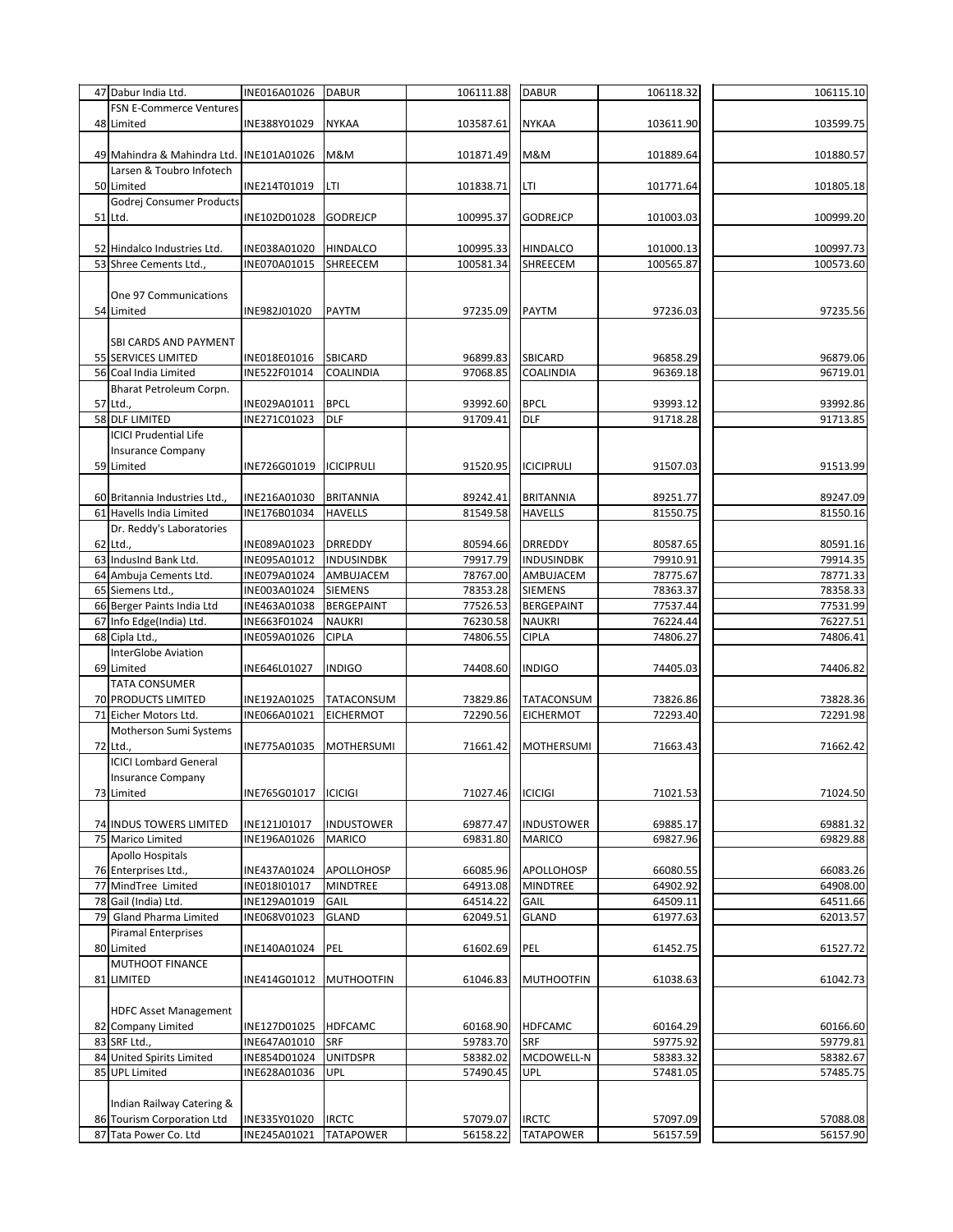|     | 88 Mphasis Limited                           | INE356A01018        | <b>MPHASIS</b>    | 55930.60 | <b>MPHASIS</b>    | 55910.63 | 55920.61 |
|-----|----------------------------------------------|---------------------|-------------------|----------|-------------------|----------|----------|
|     | 89 Cadila Healthcare Ltd.                    | INE010B01027        | <b>CADILAHC</b>   | 54768.52 | CADILAHC          | 54762.84 | 54765.68 |
|     |                                              |                     |                   |          |                   |          |          |
|     | 90 Hero MotoCorp Limited                     | INE158A01026        | <b>HEROMOTOCO</b> | 54404.59 | <b>HEROMOTOCO</b> | 54399.00 | 54401.79 |
|     |                                              |                     |                   |          |                   |          |          |
|     |                                              |                     |                   |          |                   |          |          |
|     | 91 Godrej Properties Limited                 | INE484J01027        | <b>GODREJPROP</b> | 52764.41 | <b>GODREJPROP</b> | 52753.09 | 52758.75 |
|     | <b>Torrent Pharmaceuticals</b>               |                     |                   |          |                   |          |          |
|     | 92 Ltd.                                      | INE685A01028        | <b>TORNTPHARM</b> | 51184.38 | <b>TORNTPHARM</b> | 51192.47 | 51188.43 |
|     | 93 PB Fintech Limited                        | INE417T01026        | <b>POLICYBZR</b>  | 51151.69 | <b>POLICYBZR</b>  | 51162.73 | 51157.21 |
|     | Bajaj Holdings &                             |                     |                   |          |                   |          |          |
|     |                                              |                     |                   |          |                   |          |          |
|     | 94 Investment Limited                        | INE118A01012        | <b>BAJAJHLDNG</b> | 50928.22 | <b>BAJAJHLDNG</b> | 50945.17 | 50936.69 |
|     | <b>Jubilant Foodworks</b>                    |                     |                   |          |                   |          |          |
|     | 95 Limited                                   | INE797F01012        | <b>JUBLFOOD</b>   | 49751.80 | <b>JUBLFOOD</b>   | 49751.27 | 49751.54 |
|     | Steel Authority of India                     |                     |                   |          |                   |          |          |
|     |                                              |                     |                   |          |                   |          |          |
|     | 96 Ltd.,                                     | INE114A01011        | SAIL              | 49176.78 | SAIL              | 49176.69 | 49176.74 |
|     | Macrotech Developers                         |                     |                   |          |                   |          |          |
|     | 97 Limited                                   | INE670K01029        | <b>LODHA</b>      | 48876.12 | LODHA             | 48648.10 | 48762.11 |
|     | 98 Bharat Electronics Ltd.,                  | INE263A01024        | <b>BEL</b>        | 48051.55 | <b>BEL</b>        | 48059.86 | 48055.71 |
|     | 99 IDBI Bank Ltd                             | INE008A01015        | <b>IDBI</b>       | 47861.84 | <b>IDBI</b>       | 47863.55 | 47862.70 |
|     |                                              |                     |                   |          |                   |          |          |
|     | 100 JSW Energy Limited                       | INE121E01018        | <b>JSWENERGY</b>  | 47750.42 | <b>JSWENERGY</b>  | 47763.77 | 47757.10 |
|     |                                              |                     |                   |          |                   |          |          |
|     | 101 Bandhan Bank Limited                     | INE545U01014        | BANDHANBNK        | 47295.75 | <b>BANDHANBNK</b> | 47298.41 | 47297.08 |
|     | <b>L&amp;T Technology Services</b>           |                     |                   |          |                   |          |          |
|     |                                              |                     |                   |          |                   |          |          |
|     | 102 Limited                                  | INE010V01017        | <b>LTTS</b>       | 47131.61 | <b>LTTS</b>       | 47069.94 | 47100.77 |
|     | 103 Bosch Ltd                                | INE323A01026        | <b>BOSCHLTD</b>   | 46998.26 | <b>BOSCHLTD</b>   | 47000.82 | 46999.54 |
|     | <b>Star Health and Allied</b>                |                     |                   |          |                   |          |          |
|     | <b>Insurance Company</b>                     |                     |                   |          |                   |          |          |
|     | 104 Limited                                  | INE575P01011        | <b>STARHEALTH</b> | 46978.08 | <b>STARHEALTH</b> | 46994.44 | 46986.26 |
|     |                                              |                     |                   |          |                   |          |          |
|     | 105 PI Industries Limited                    | INE603J01030        | PIIND             | 46695.09 | PIIND             | 46690.94 | 46693.02 |
|     | 106 Gujarat Gas Limited                      | INE844001030        | <b>GUJGAS</b>     | 45864.57 | <b>GUJGASLTD</b>  | 45874.45 | 45869.51 |
|     |                                              |                     |                   |          |                   |          |          |
|     | 107 Balkrishna Industries Ltd., INE787D01026 |                     | <b>BALKRISIND</b> | 45841.68 | <b>BALKRISIND</b> | 45845.05 | 45843.36 |
|     | Cholamandalam                                |                     |                   |          |                   |          |          |
|     |                                              |                     |                   |          |                   |          |          |
|     | <b>Investment and Finance</b>                |                     |                   |          |                   |          |          |
|     | 108 Company Ltd                              | INE121A01024        | CHOLAFIN          | 45578.83 | <b>CHOLAFIN</b>   | 45567.88 | 45573.35 |
|     |                                              |                     |                   |          |                   |          |          |
|     | Procter & Gamble Hygiene                     |                     |                   |          |                   |          |          |
|     |                                              |                     |                   |          |                   |          |          |
|     | 109 & Health Care Ltd.                       | INE179A01014        | <b>PGHH</b>       | 45344.69 | <b>PGHH</b>       | 45354.46 | 45349.58 |
|     |                                              |                     |                   |          |                   |          |          |
|     | 110 Aurobindo Pharma Ltd.                    | INE406A01037        | AUROPHARMA        | 44596.18 | AUROPHARMA        | 44594.67 | 44595.43 |
|     | 111 NMDC Ltd                                 | INE584A01023        | <b>NMDC</b>       | 44578.47 | <b>NMDC</b>       | 44572.19 | 44575.33 |
|     | 112 Lupin Ltd                                | INE326A01037        | <b>LUPIN</b>      | 44525.43 | <b>LUPIN</b>      | 44523.63 | 44524.53 |
|     |                                              |                     |                   |          |                   |          |          |
|     |                                              |                     |                   |          |                   |          |          |
|     | 113 Bank Of Baroda                           | INE028A01039        | <b>BANKBARODA</b> | 44263.78 | BANKBARODA        | 44267.89 | 44265.83 |
|     | 114 Biocon Ltd.                              | INE376G01013 BIOCON |                   | 43913.75 | <b>BIOCON</b>     | 43907.36 | 43910.55 |
|     | Colgate-Palmolive (India)                    |                     |                   |          |                   |          |          |
|     |                                              |                     |                   |          |                   |          |          |
|     | 115 Ltd.,                                    | INE259A01022        | COLPAL            | 43897.51 | COLPAL            | 43891.49 | 43894.50 |
|     | 116 Punjab National Bank                     | INE160A01022        | PNB               | 43677.47 | PNB               | 43673.10 | 43675.28 |
|     | 117 ASTRAL LIMITED                           | INE006I01046        | ASTRAL            | 43289.44 | ASTRAL            | 43283.40 | 43286.42 |
|     | Alkem Laboratories                           |                     |                   |          |                   |          |          |
|     | 118 Limited                                  | INE540L01014        | ALKEM             | 43267.28 | ALKEM             | 43269.74 | 43268.51 |
|     |                                              |                     |                   |          |                   |          |          |
|     | 119 ACC Ltd                                  | INE012A01025        | ACC               | 43177.31 | ACC               | 43183.08 | 43180.20 |
|     | <b>Hindustan Aeronautics</b>                 |                     |                   |          |                   |          |          |
|     | 120 Limited                                  | INE066F01012        | HAL               | 42352.21 | HAL               | 42364.18 | 42358.19 |
|     | Hindustan Petroleum                          |                     |                   |          |                   |          |          |
|     |                                              |                     |                   |          |                   |          |          |
|     | 121 Corporation Ltd                          | INE094A01015        | <b>HINDPETRO</b>  | 41428.25 | <b>HINDPETRO</b>  | 41431.13 | 41429.69 |
| 122 | Abbott India Ltd.                            | INE358A01014        | ABBOTINDIA        | 41216.21 |                   |          | 41216.21 |
|     | 123 Indian Overseas Bank                     | INE565A01014        | IOB               | 41207.26 | IOB               | 40839.17 | 41023.22 |
|     | 124 United Breweries Ltd.                    | INE686F01025        | UBL               | 40987.94 | UBL               | 40987.09 | 40987.51 |
|     | <b>Container Corporation Of</b>              |                     |                   |          |                   |          |          |
|     |                                              |                     |                   |          |                   |          |          |
|     | 125 India Ltd.                               | INE111A01025        | CONCOR            | 40824.44 | CONCOR            | 40820.69 | 40822.57 |
|     | 126 ABB India Limited                        | INE117A01022        | ABB               | 40708.51 | ABB               | 40725.07 | 40716.79 |
|     |                                              |                     |                   |          |                   |          |          |
|     | 127 Jindal Steel & Power Ltd                 | INE749A01030        | JINDALSTEL        | 40408.04 | JINDALSTEL        | 40404.25 | 40406.14 |
|     |                                              |                     |                   |          |                   |          |          |
|     | 128 Page Industries Ltd.                     | INE761H01022        | PAGEIND           | 39380.08 | <b>PAGEIND</b>    | 39379.59 | 39379.83 |
|     | <b>Tata Communications</b>                   |                     |                   |          |                   |          |          |
|     | 129 Limited                                  | INE151A01013        | TATACOMM          | 39112.80 | TATACOMM          | 39115.72 | 39114.26 |
|     | 130 Adani Power Limited                      | INE814H01011        | ADANIPOWER        | 38695.96 | ADANIPOWER        | 38695.20 | 38695.58 |
|     |                                              |                     |                   |          |                   |          |          |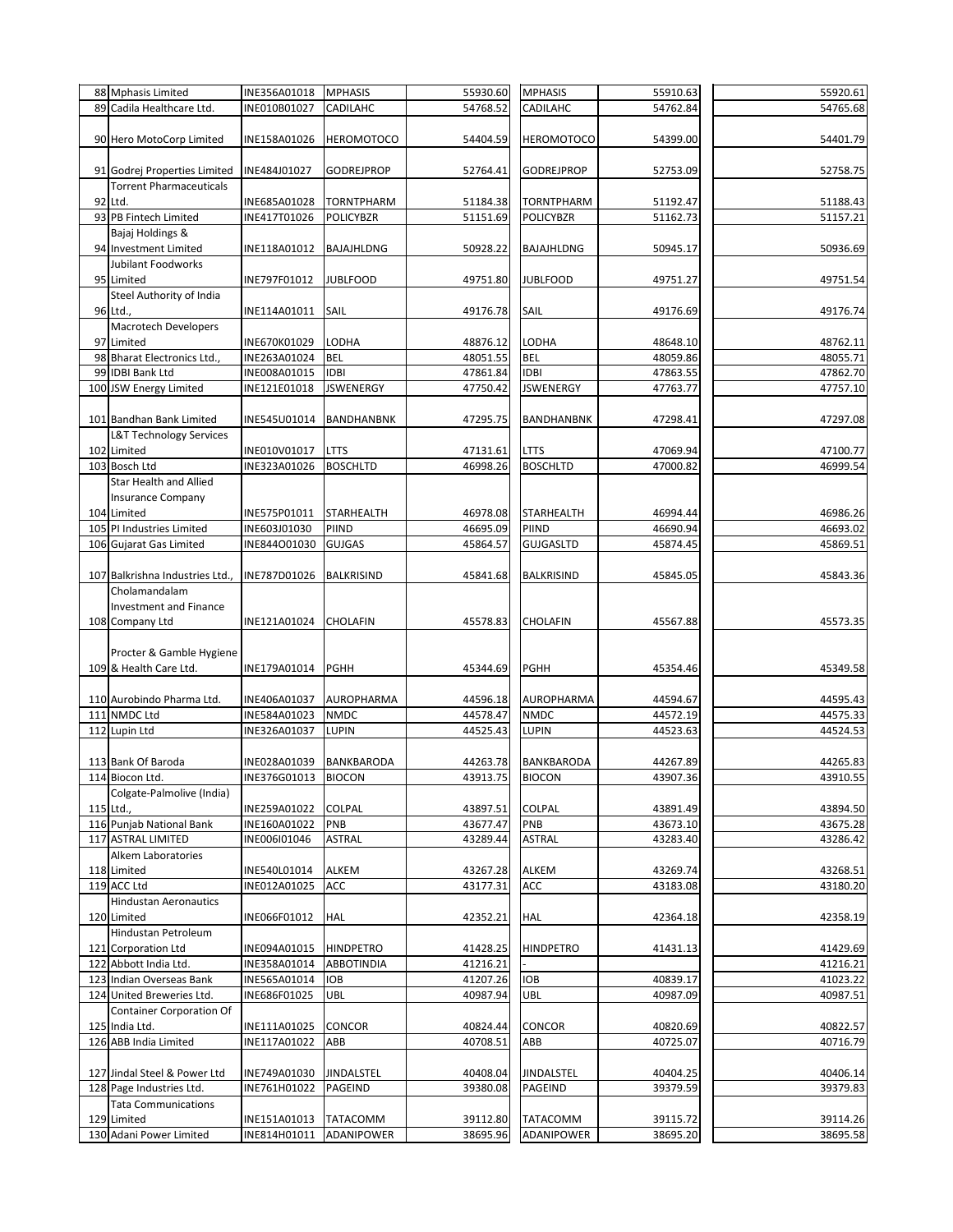|         | 131 DALMIA BHARAT LIMITED                                  | INE00R701025 | DALBHARAT                    | 38217.44             | DALBHARAT                    | 38218.66             | 38218.05             |
|---------|------------------------------------------------------------|--------------|------------------------------|----------------------|------------------------------|----------------------|----------------------|
|         | 132 Ashok Leyland Ltd.,                                    | INE208A01029 | <b>ASHOKLEY</b>              | 38094.06             | <b>ASHOKLEY</b>              | 38101.05             | 38097.55             |
|         | 133 Voltas Ltd.,                                           | INE226A01021 | <b>VOLTAS</b>                | 38090.89             | <b>VOLTAS</b>                | 38092.29             | 38091.59             |
|         | <b>Oracle Financial Services</b>                           |              |                              |                      |                              |                      |                      |
|         | 134 Software Limited                                       | INE881D01027 | <b>OFSS</b>                  | 37782.27             | <b>OFSS</b>                  | 37761.61             | 37771.94             |
|         | Shriram Transport Finance                                  |              |                              |                      |                              |                      |                      |
|         | 135 Co. Ltd.                                               | INE721A01013 | SRTRANSFIN                   | 37384.05             | SRTRANSFIN                   | 37252.63             | 37318.34             |
|         |                                                            |              |                              |                      |                              |                      |                      |
|         | 136 Varun Beverages Limited                                | INE200M01013 | <b>VBL</b>                   | 37136.93             | VBL                          | 37143.53             | 37140.23             |
|         | <b>Honeywell Automation</b>                                |              |                              |                      |                              |                      |                      |
|         | 137 India Ltd.                                             | INE671A01010 | HONAUT                       | 36962.31             | HONAUT                       | 36965.97             | 36964.14             |
|         | AU Small Finance Bank                                      |              |                              |                      |                              |                      |                      |
|         | 138 Limited                                                | INE949L01017 | <b>AUBANK</b>                | 36942.01             | <b>AUBANK</b>                | 36907.66             | 36924.84             |
|         | 139 Indraprashtha Gas Ltd.                                 | INE203G01027 | IGL                          | 36471.90             | IGL                          | 36468.88             | 36470.39             |
|         | 140 Trent Ltd [Lakme Ltd]<br>141 Bharat Forge Ltd          | INE849A01020 | <b>TRENT</b>                 | 35747.69             | <b>TRENT</b>                 | 35747.64             | 35747.66             |
|         | <b>Max Financial Services</b>                              | INE465A01025 | <b>BHARATFORG</b>            | 35456.44             | <b>BHARATFORG</b>            | 35464.96             | 35460.70             |
|         | 142 Limited                                                | INE180A01020 | <b>MFSL</b>                  | 35231.18             | <b>MFSL</b>                  | 35234.35             | 35232.76             |
|         | Sona BLW Precision                                         |              |                              |                      |                              |                      |                      |
|         | 143 Forgings Limited                                       | INE073K01018 | SONACOMS                     | 34365.84             | SONACOMS                     | 34335.82             | 34350.83             |
|         | Power Finance                                              |              |                              |                      |                              |                      |                      |
|         | 144 Corporation Ltd                                        | INE134E01011 | PFC                          | 34307.76             | PFC                          | 34312.78             | 34310.27             |
|         | 145 Aarti Industries Ltd                                   | INE769A01020 | <b>AARTIIND</b>              | 34393.26             | AARTIIND                     | 33783.77             | 34088.51             |
|         | 146 PETRONET LNG LTD.                                      | INE347G01014 | PETRONET                     | 33867.38             | PETRONET                     | 33868.45             | 33867.92             |
|         | Max Healthcare Institute                                   |              |                              |                      |                              |                      |                      |
|         | 147 Limited                                                | INE027H01010 | MAXHEALTH                    | 33307.06             | MAXHEALTH                    | 33264.79             | 33285.92             |
|         | 148 M.R.F. Ltd.,                                           | INE883A01011 | <b>MRF</b>                   | 33281.98             | <b>MRF</b>                   | 33280.73             | 33281.35             |
|         | 149 Tata Elxsi Ltd                                         | INE670A01012 | <b>TATAELXSI</b>             | 33263.55             | <b>TATAELXSI</b>             | 33270.12             | 33266.83             |
|         | 150 Polycab India Limited                                  | INE455K01017 | POLYCAB                      | 33220.57             | <b>POLYCAB</b>               | 33201.20             | 33210.89             |
| 151     | Kansai Nerolac Paints                                      | INE531A01024 | KANSAINER                    | 32582.59             | KANSAINER                    | 32586.55             | 32584.57             |
|         | 152 Laurus Labs Limited                                    | INE947Q01028 | <b>LAURUSLABS</b>            | 32009.67             | LAURUSLABS                   | 32012.72             | 32011.19             |
|         | 153 Yes Bank Ltd.                                          | INE528G01035 | YESBANK                      | 32013.81             | YESBANK                      | 31998.69             | 32006.25             |
| 154     | Canara Bank                                                | INE476A01014 | <b>CANBK</b>                 | 31940.46             | CANBK                        | 31880.00             | 31910.23             |
|         | <b>155 COFORGE LIMITED</b>                                 | INE591G01017 | <b>COFORGE</b>               | 31278.73             | COFORGE                      | 31261.05             | 31269.89             |
|         | 156 Deepak Nitrite Limited                                 | INE288B01029 | DEEPAKNI                     | 31055.40             | <b>DEEPAKNTR</b>             | 31058.70             | 31057.05             |
| 157     | Relaxo Footwears Ltd.                                      | INE131B01039 | RELAXO                       | 30824.64<br>30729.76 | RELAXO<br>LALPATHLAB         | 30809.08             | 30816.86<br>30731.81 |
|         | 158 Dr. Lal Pathlabs Limited<br>Indian Railway Finance     | INE600L01024 | LALPATHLAB                   |                      |                              | 30733.87             |                      |
|         | 159 Corporation                                            | INE053F01010 | <b>IRFC</b>                  | 30688.69             | <b>IRFC</b>                  | 30682.47             | 30685.58             |
|         |                                                            |              |                              |                      |                              |                      |                      |
|         | 160 IDFC FIRST BANK LIMITED                                | INE092T01019 | <b>IDFCFIRSTB</b>            | 30251.95             | <b>IDFCFIRSTB</b>            | 30232.25             | 30242.10             |
|         |                                                            |              |                              |                      |                              |                      |                      |
|         | 161 Ruchi Soya Industries Itd.                             | INE619A01035 | <b>RUCHISOYA</b>             | 30068.68 RUCHI       |                              | 30065.89             | 30067.28             |
|         |                                                            |              |                              |                      |                              |                      |                      |
|         | 162 OBEROI REALTY LIMITED                                  | INE093I01010 | <b>OBEROIRLTY</b>            | 29653.80             | OBEROIRLTY                   | 29659.21             | 29656.50             |
|         | 163 NHPC Limited                                           | INE848E01016 | <b>NHPC</b>                  | 29245.80             | <b>NHPC</b>                  | 29243.41             | 29244.60             |
|         | 164 REC LIMITED                                            | INE020B01018 | <b>RECLTD</b>                | 29086.39             | <b>RECLTD</b>                | 29083.72             | 29085.06             |
|         |                                                            |              |                              |                      |                              |                      |                      |
|         | 165 VODAFONE IDEA LIMITED                                  | INE669E01016 | <b>IDEA</b>                  | 28996.97             | <b>IDEA</b>                  | 28980.55             | 28988.76             |
|         | <b>Crompton Greaves</b>                                    |              |                              |                      |                              |                      |                      |
|         | <b>Consumer Electricals</b>                                |              |                              |                      |                              |                      |                      |
|         | 166 Limited                                                | INE299U01018 | CROMPTON                     | 28865.79             | CROMPTON                     | 28862.57             | 28864.18             |
|         |                                                            |              |                              |                      |                              |                      |                      |
|         | 167 TVS Motor Company Ltd.                                 | INE494B01023 | TVSMOTOR                     | 28714.64             | <b>TVSMOTOR</b>              | 28711.72             | 28713.18             |
|         |                                                            | INE195A01028 |                              |                      |                              |                      |                      |
|         | 168 Supreme Industries Ltd.,<br>169 Ipca Laboratories Ltd. | INE571A01020 | SUPREMEIND<br><b>IPCALAB</b> | 28410.97<br>28400.67 | SUPREMEIND<br><b>IPCALAB</b> | 28414.65<br>28406.03 | 28412.81<br>28403.35 |
|         |                                                            |              |                              |                      |                              |                      |                      |
|         | 170 Persistent Systems Limited INE262H01013                |              | PERSISTENT                   | 28339.25             | PERSISTENT                   | 28343.38             | 28341.31             |
|         | Dixon Technologies (India)                                 |              |                              |                      |                              |                      |                      |
|         | 171 Limited                                                | INE935N01020 | <b>DIXON</b>                 | 28365.92             | <b>DIXON</b>                 | 28267.11             | 28316.51             |
|         | 172 3M India Ltd.                                          | INE470A01017 | 3MINDIA                      | 28132.57             | 3MINDIA                      | 28134.48             | 28133.52             |
|         | 173 Union Bank of India                                    | INE692A01016 | <b>UNIONBANK</b>             | 27730.09             | UNIONBANK                    | 27729.28             | 27729.68             |
|         | 174 Sundaram Finance Ltd.                                  |              |                              |                      | SUNDARMFIN                   | 27447.31             | 27447.31             |
|         | Tube Investments of India                                  |              |                              |                      |                              |                      |                      |
| 175 Ltd |                                                            | INE974X01010 | TIINDIA                      | 27270.98             | <b>TIINDIA</b>               | 27279.11             | 27275.05             |